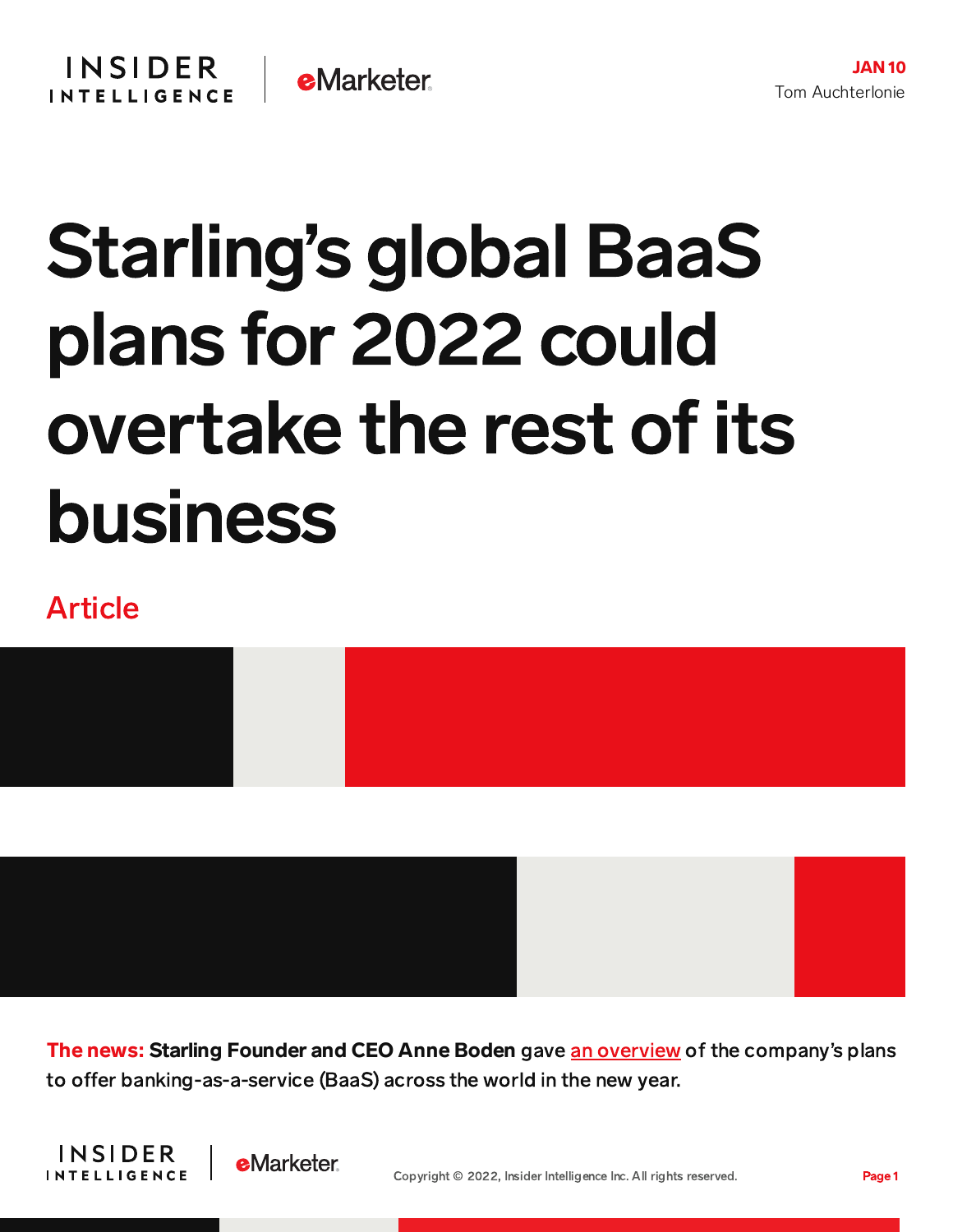- In a blog post about her 2022 outlook, the UK-based neobank's leader said that this entails providing its technology to other banks.
- Boden touted the turnaround potential, stating, **"**If a bank wants a digital bank, they can have one up and running in months with Starling's SaaS [software-as-a-service] offering."

More on this: Starling's overseas ambitions—<u>[previously](https://content-na2.emarketer.com/starling-european-baas-play-seeks-back-end-success?utm_campaign=banking+briefing+09/30/2021+starling+europe+baas&utm_medium=email&utm_source=triggermail&utm_term=bii+list+banking+all) reported</u> in September 2021 by AltFi and Les Echos—involve plans to operate in several European countries, [including](https://content-na2.emarketer.com/starling-european-baas-play-seeks-back-end-success?utm_campaign=banking+briefing+09/30/2021+starling+europe+baas&utm_medium=email&utm_source=triggermail&utm_term=bii+list+banking+all) Germany, France, the Netherlands, and Spain.

The same month, Boden provided a vision for Starling's BaaS arm in a LinkedIn post.

- Calling it Starling as a Service—a term she used again in her latest blog post—the CEO discussed how the technology could be used for industries like healthcare, retail, and utilities.
- Boden also stressed that BaaS is designed to offer advantages in areas such as cost and convenience
- She added that Starling can handle more complex banking tasks for BaaS customers, such as dealing with anti-money laundering and know your customer regulations.

The bigger picture: Boden's preview of a global expansion is one of several recent examples of different companies either making a foray into BaaS or expanding within the space leading us to speculate whether other neobanks may also eventually turn away from consumer to B2B offerings:

- Monese, also a UK-based neobank, [rolled](https://content-na2.emarketer.com/monese-faces-formidable-competitors-uk-baas-space?utm_campaign=banking+briefing+09/21/2021+citi+mike+naggar+q&a&utm_medium=email&utm_source=triggermail&utm_term=bii+list+banking+all) out its BaaS platform in September 2021. Its product offers customization for clients across various countries.
- That same month, French standalone BaaS provider Swan [disclosed](https://content-na2.emarketer.com/baas-provider-swan-bags-18-7m-face-crowded-european-field) European expansion plans after finishing a funding round.
- Volt spent 2021 [scaling](https://content-na2.emarketer.com/volt-teams-up-with-australian-mortgage-marketplace-boost-its-product-launch?utm_source=Triggermail&utm_medium=email&utm_campaign=Banking%20Briefing%2008/30/2021%20Revolut%20another%20banking%20license&utm_term=BII%20List%20Banking%20ALL) up its BaaS operations, as the Australian neobank pivoted away from its original focus.

The opportunity: In addition to supporting other banks, Starling has a chance to make its BaaS arm into a major player in the emerging embedded finance market, in which nonfinancial companies [can](https://content-na2.emarketer.com/embedded-finance-explainer) use distributed software to offer financial services.

**INSIDER** 

**INTELLIGENCE** 

**e**Marketer

Starling [could,](https://content-na2.emarketer.com/embedded-finance-explainer) for instance, power future Big Tech products, should those companies want to jump into banking alongside the slew of non-financial industries that Boden enumerated. This